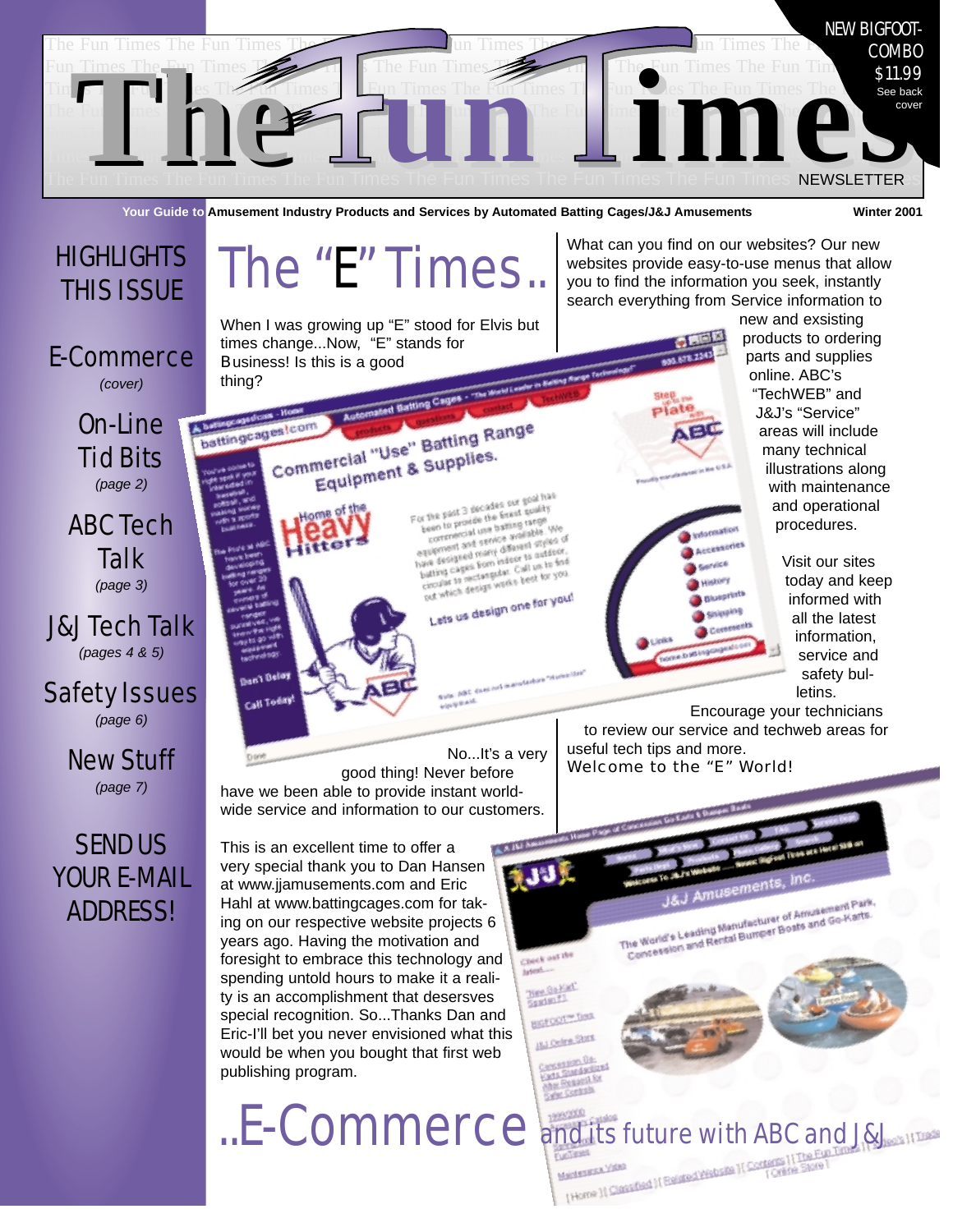

*Since 1990*

#### HOW TO CONTACT THE FUNTIMES

#### **Editorial Offices**

8811 Huff Ave NE. Salem, OR 97303

#### **Letters to the Editor**

The Funtimes welcomes all readers written comments, questions, and suggestions regarding any aspect of the Newsletter. We reserve the right to edit your letter and all letters must include your name, address and daytime telephone number. Direct all correspondence (by mail or electronically) to Letters to the Editor.

#### **Automated Batting Cages Phone**

(503)390-5714 (800)578-2243 **Fax** (503)390-4974 **E-Mail** info@battingcages.com **InterNET** http://www.battingcages.com

### **J&J Amusements, Inc**

**Phone** (503)304-8899 (800)854-3140 **Phone Extensions** Parts Department: ext 1 Sales Department: ext 2 Service Department: ext 3 **Fax** (503)304-1899 **Email** info@jjamusments.com **InterNET** http://www.jjamusements.com

> **Editor-in-Chief** Dick Hall

**Layout Design & Graphics** Eric Hahl

#### **Contributing Editors**

Leon Wilbanks, Doug Spray, Jim Peper, Dan Hansen, Marvin Foster, Kevin Bell, Darrin Lenz

### Save Money! Order On-Line

You can now save \*\*2% on orders placed using J&J's Online Catalog Store or Online Quick Database Store.

Benefits To Online Ordering: Save 2% It's Easy to Use Part Numbers are always upto-date Prices are always up-to-date Your order is always readable

How To Order Online?

Just go to http://www.jjamusements.com and click on the blue tab at the top of the screen that says Parts Dept. It will



then take you to the Parts Department section of our web site. Select either the Online Catalog Store or Online Quick Database Store. Specific instructions for each store are located in those areas.

What is the Difference between Online Catalog Store and the Online Quick Database Store?

Online Catalog Store is arranged in categories and sub-categories. Just browse thru the categories to find your specific item or items.

Online Quick Database Store can be easily searched using part numbers or descriptions.

All Parts Guides are available online.

#### Visit:

http://www.jjamusements.com for all latest news, parts guides, service manuals, service instructions, and service bulletins.

\*\*To qualify for the 2% discount, you must use J&J's Online Catalog Store or Online Quick Database Store. There will be no discounts on fax

orders, phone or other type of ordering methods. Excluded Items: Tires, Bumper Boat Tubes, Inner Tubes, Engines, Short Blocks, Battery Chargers, Drive Belts, Complete Karts & Boats and Special Order Items. Specifications are subject to change without notice.

#### Tracking & Calculating UPS Shipments To Your Park

Have you ever wondered where your parts shipment is, or how much it will cost to ship parts to your park? If so then the UPS website is your answer. At www.ups.com you can use the Quick Cost Calculator to estimate shipping for Next Day, 2nd Day, 3rd Day and Ground shipments. Also located on the UPS website is the Track feature, from here you can view the progress of your shipment. If you know the tracking number of your package you can see where it is, when it is scheduled for delivery or who signed for the package if it has already arrived.

If you want to know the tracking number for your shipment, email J&J at parts@jjamusements.com or ABC at info@battingcages.com and we will reply with the tracking number of your package.

Send Us your e-mail address, If you have an e-mail address write J&J at info@jjamusements.com or ABC at info@battingcages.com and let us know, this will aid in future shipments.

Starting near the end of February, J&J will send all customers with e-mail addresses the tracking numbers of their shipment. There will be no need to contact us as this will be an automated process upon shipping. Until that time you will need to request the tracking number and we will send the information via e-mail.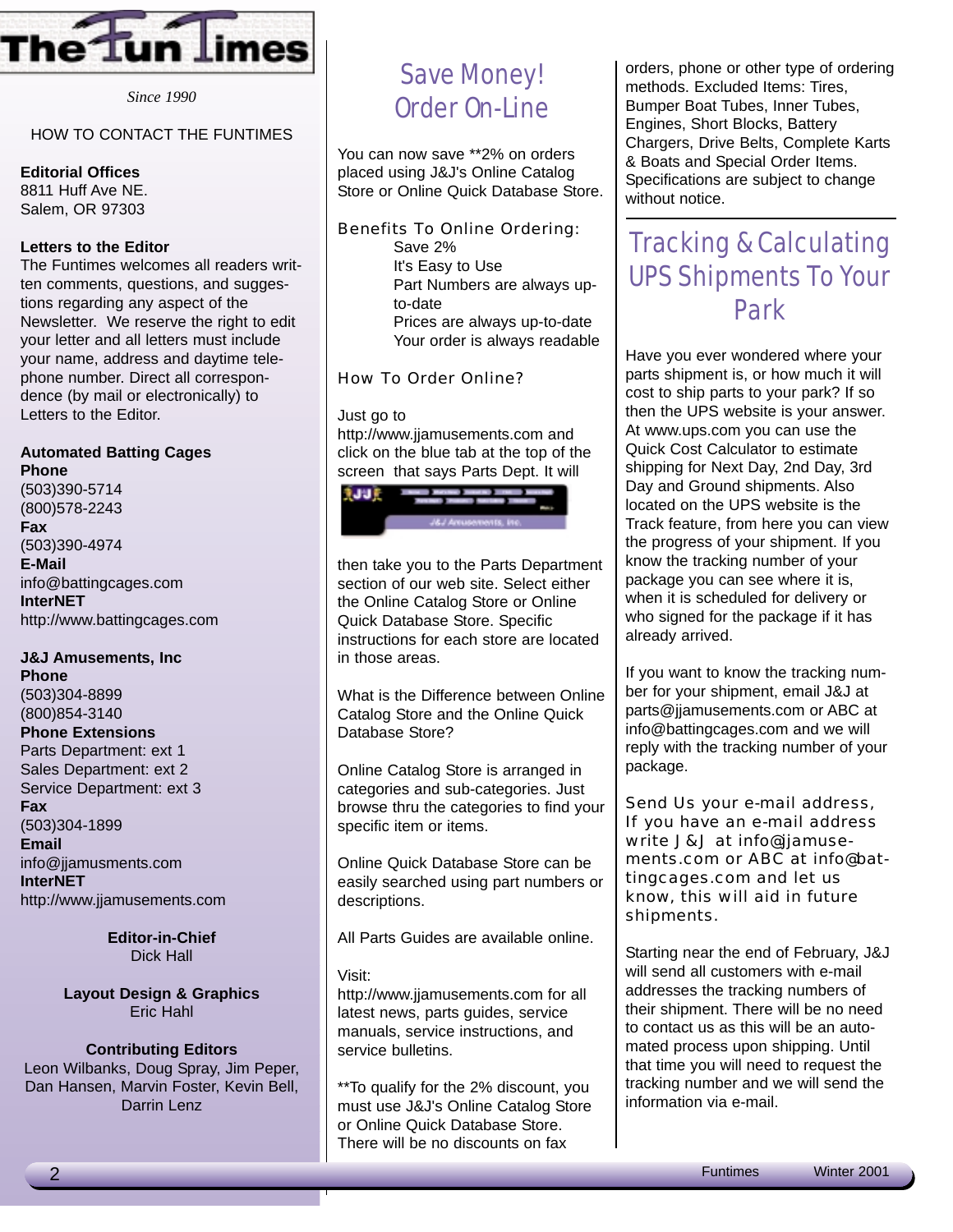



# OPENING DAY!

The new 2001 Batting Range Season is about to begin and this is the time to prepare your batting cages for opening. In

this Funtimes issue we would like to highlight a few areas that we recommend you pay particular attention to:

1.) Visibly inspect your baseballs and softballs. Check all balls daily. Remember, even if the dimples are still visible and the balls appear useable, cracking and breaking are indications they are at the end of their life! If balls have any cracks we strongly recommend you replace all of the balls in the system. Also check balls for wear (dimples that are worn to 50% dimension of their original size). Remember, you cannot mix new balls with old balls. The difference in ball size will cause inaccurate and erratic pitching. We have found that ball condition can have a significant impact on the accuracy of the pitch.

2.) Check all batting helmets for wear or breakage. Make sure the facemasks are securely fastened to helmets and the padding is in good condition. Replacement padding and protective facemasks are available from ABC. If your helmets are several years old or are unsightly, replacing them with new helmets should be considered. Batters like using new, fresh looking helmets! Remember: All Batters Must Wear Helmets with Faceguards At All Times!

3.) Check Net rings (ball exit hole frames) for proper alignment. It is important that the balls pitch through the center of the net ring. Balls should not pitch near one side or the other of the net ring. Verify by watching several pitches go through the ring. This adjustment should be checked on a daily basis during the season. Make the necessary adjustments to the netting and the ring before allowing use of the cage. (See page 44 of your ABC Operation and Technical Manual).

4.) Follow all general maintenance procedures of the machines and the batting cage area as covered in the ABC Operators Manual. Follow all safety procedures as detailed in the ABC Operators' Manual. Refer to this manual as you prepare for the New Year.

5.) We would like to highlight one important maintenance procedure and adjustment in this TechTalk issue. This procedure and adjustment focuses upon the ball-viewing chute adjustment and it's relationship to the 90-degree drop. After setting the machine to the desired speed and trajectory, you must check the angle of the ball-viewing chute. There must be slope angling downwards towards the wheels (gravity allows the ball to roll towards the wheels). The angle must be steep enough that a ball always rolls toward the wheels. If the machine needs to pitch higher, the machine will need to tilt backwards, decreasing the angle of the ball-viewing chute and the balls may not roll to the wheels. After determining the desired speed and trajectory of each machine and adjusting the ball-viewing chute (to allow for balls to roll down to the wheels) verify that the balls exiting the 90-degree drop (after release from the pinch roller) fall into the ball-viewing chute. The ball "drop" should be no less than 3.5 inches for



a baseball and 4.5 inches for softball. The 90-degree drop should never be resting inside of or touching the ball-viewing chute.

6.) Review all Warning and Instruction Signs. Make sure they are legible, up to date and located where they are convenient to read. One easy method to refresh the appearance of your batting cages is to replace your old signs with new signage.

## Let the season begin!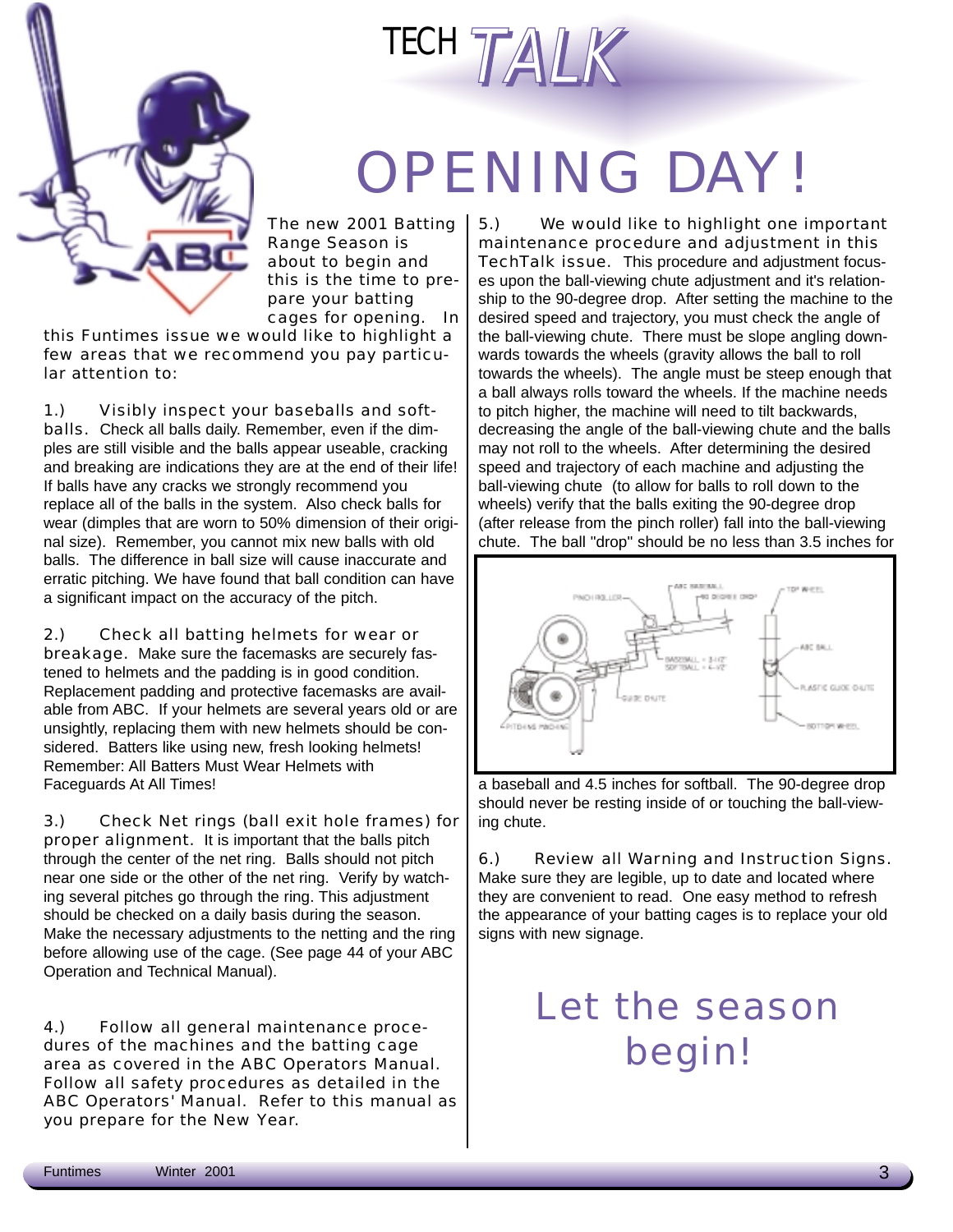



#### J&J Go-Kart Throttle Cable Adjustment









1. Begin by setting the speed on your kart. All speed adjustments(see the workshop manual for proper procedure) should begin by the pedal stop located behind the gas pedal. By screwing the bolt inward you will make the Kart faster, by screwing the bolt outward it will slow the Kart down.

\*\*All Karts should be set to equal speeds for safety. Two people may be needed to set speed correctly. Speeds can be set by either using a tachometer or more accurately with a MPH gauge.

\*\*J&J Wireless Tachometer Part Number 01099

\*\*J&J Digital MPH Gauge Part Number 1726

2. While setting the speed pay attention to the Engine throttle stop, the throttle will open as far as the Engine stop allows. Once the Speed has been set make sure when the gas pedal is fully depressed the throttle stop is resting at the 5mm pan screw. \*\*When the throttle pedal is fully depressed and the inner throttle cable should not be tight, the throttle should be open up to the 5mm pan screw, it should not be forced against it. Damage to cable assembly, throttle assembly and throttle pedal may occur if cable is still pulling when rested against throttle stop. This does not apply to cables that are pulled via a spring overide.

3. If there is not enough room for full throttle before cable hits housing, or too much throttle as described in above section, the housing will need to be adjusted. Throttle cables have adjustment at both ends, make all adjustments at engine side. Loosen the jam nuts and move the housing closer to the throttle arm to decrease the amount of throttle pull, move the cable away from the throttle arm to increase the amount of pull. Tighten jam nuts when completed.

4. When all adjustments are complete, double check all jam nuts to be sure they are tight. Blue locktite can be used to be sure jam nuts will not move.

\*\*Warning: Screwing pedal stop screw in without following other adjustments will cause entire force of throttle pedal action to place excessive damaging loads on throttle inner cable and throttle linkage.

#### Safety and Service Bulletins Available 24/7/365

Just go to http://www.jjamusements.com and click on the blue tab that reads Service Dept. at the top of the page. Once in the service section, just click on the: Service and Safety Bulletins. All Bulletins are listed by product, date released and posted in Adobe Acrobat Reader Format. If you need a PDF viewer you can download a free copy at the top of the page, just follow the instructions listed on the page.

Does your maintenance person work nights and have a question? Just E-mail your question to: Service@jjamusements.com for the answer. The Service section of J&J's web page is open 365 days a year 24 hours a day and new information is being added all the time.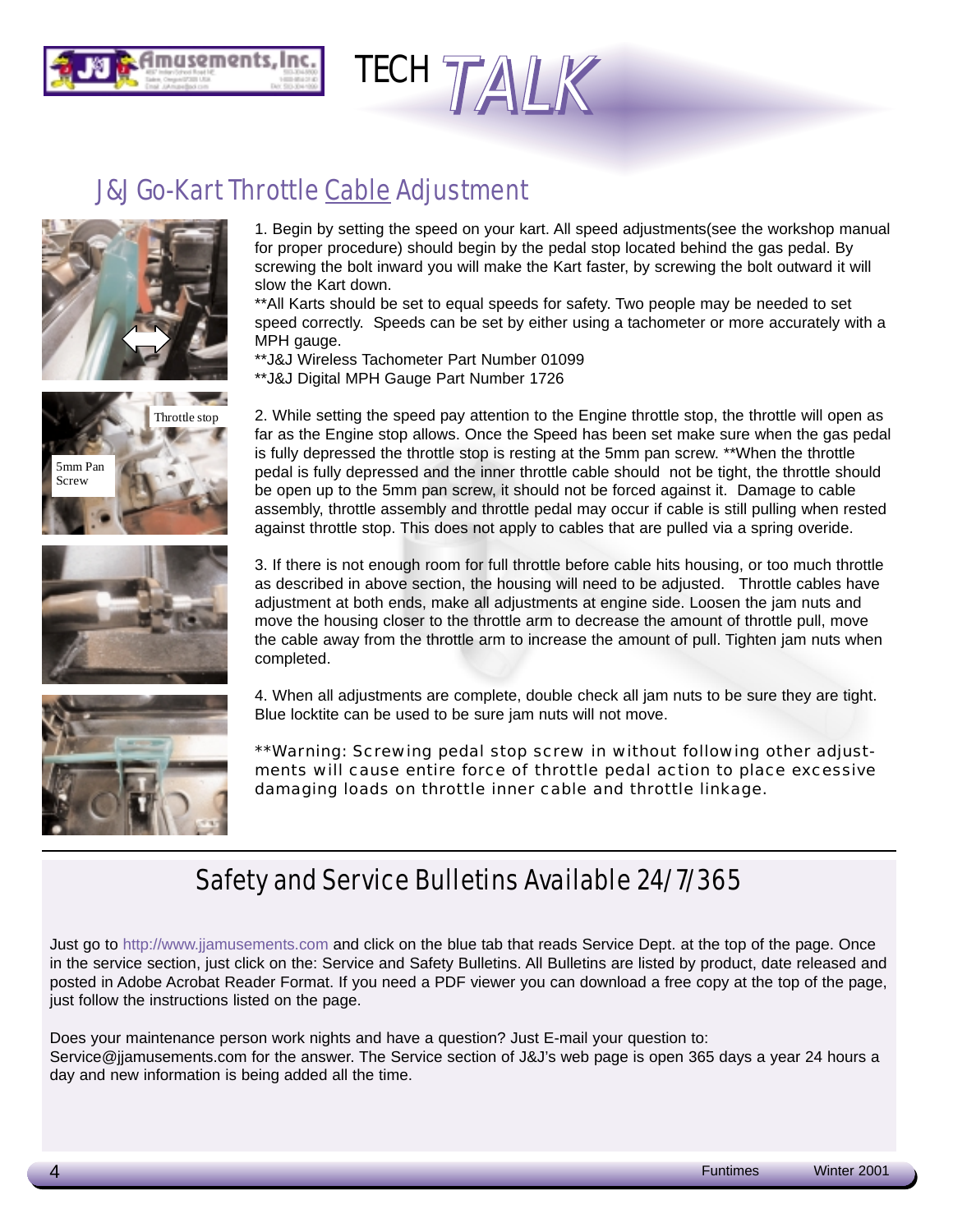#### How to Properly pack Tapered Style Wheel Bearings







2.) Remove the Wheel Bearing Seal , wipe off the excess grease from the Wheel Bearings as well as the Hub Assembly. (do not use solvent to clean the Bearings) Inspect the Wheel Bearings and the Bearing Races for pitting or excess wear and replace as needed. Throw away the Wheel Bearing Seal, it will not be reused.



3.) Pack Wheel Bearings with Wheel Bearing Grease either by hand or with Wheel Bearing packing tool, forcing grease into the cage and roller assembly. Put a film of grease on both Wheel Bearing Races and on the Spindle shaft.



4.) Install rear Wheel Bearing and rear Wheel Bearing Seal. Use a large seal installation tool to avoid damaging seal.



5.) Put a light film of grease around the lip of the Grease Seal to keep it from tearing during installation. Wipe off the excess grease prior to installing.



6.) Install the front Wheel Bearing and castle nut, torque the castle nut to 15 ft. lbs to seat the Wheel Bearings properly. Then loosen the castle nut to finger tight and rotate the Hub Assembly the hub should rotate freely. Line up the hole for the cotter pin through the castle nut by tightening the castle nut then double check that the Hub Assembly rotates freely and has no play on the Spindle.



7.) Install a new cotter pin, using a brass drift punch, tap the head of the cotter pin down into the castle nut. When complete the head of the cotter pin should be crushed just slightly.



8.) Fold the front half of the cotter pin over the Spindle and cut of the back half. Re-install the dust cover.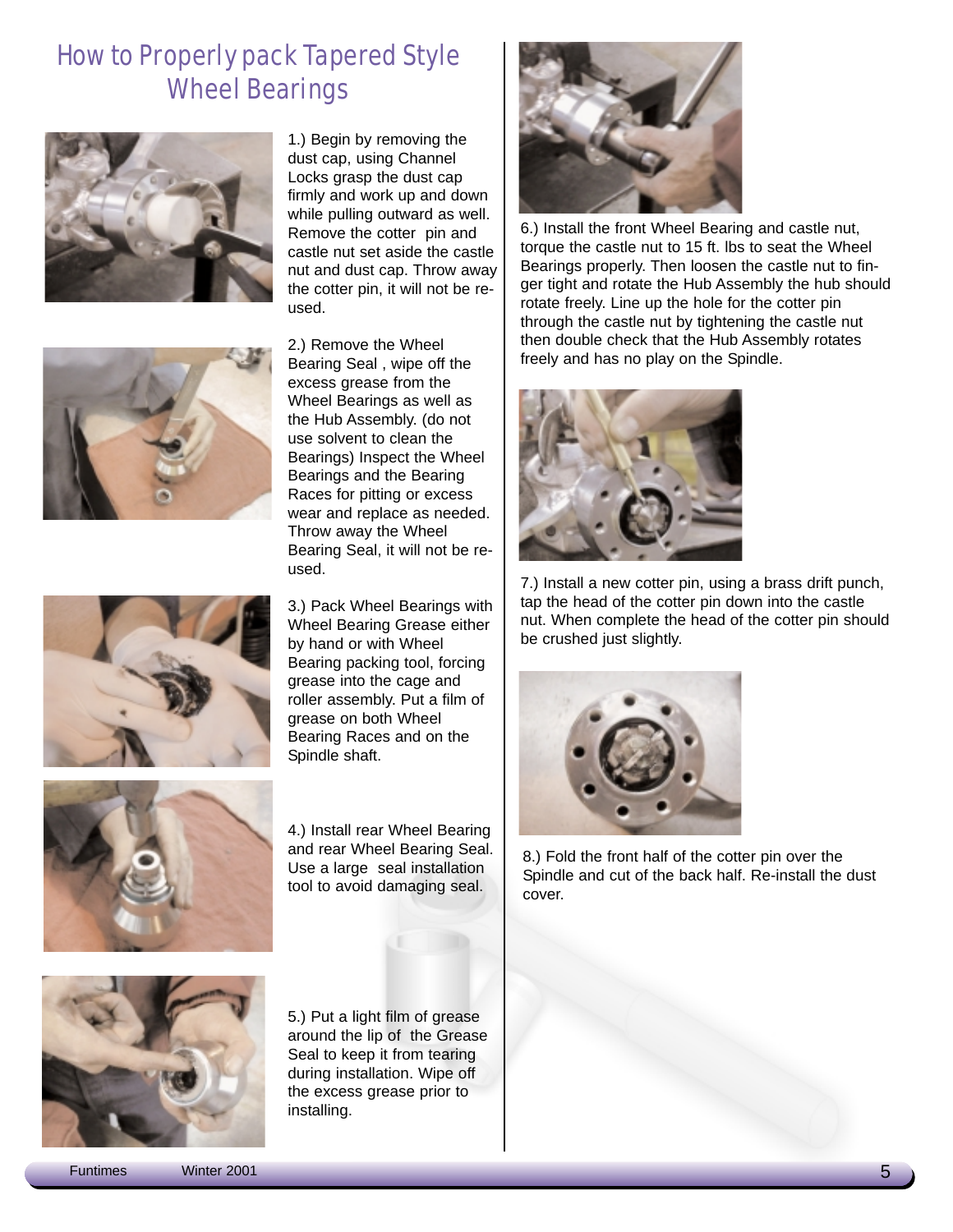

### SAFETY IN THE BATTING CAGES

As detailed in our "TechTalk" column, proper maintenance procedures for the equipment systems and batting cages will encourage and maximize the safety of our batting cage customers and our employees. Not only is safety important for these obvious reasons but it also has another very important byproduct: It is Good Business! Safety will not only keep your cages a safe place to play but it can also increase your revenues and your profitability! In keeping with ABC's commitment to safety in the batting cages, we would like to offer an easy method to prepare for the 2001 season. Please use this handy guide as your to-do list before opening.

### SAFFTY CHFCK LIST

Do I have a current ABC Operation and Technical Manual with parts Guide?

- $\Box$  Do I have the ABC training video?
- Do I have a Safety Program prepared?
- Have I read the "Safety in the Batting Cages" section of the ABC Manual?
- $\Box$  Have I trained my new employees using the ABC Manual and videotape?
- $\Box$  Do all of my batting helmets have face masks?
- Are all of my baseballs and softballs in good condition?
- $\Box$  Do I have enough spare parts for the new season?
- Is my toolbox ready for the new season?
- Do I know ABC's phone number? (1-800-578-2243)
- Do I know ABC's e-mail address? (info@battingcages.com)

#### SAFETY IN THE PITS

The Pit area of your Go-Kart track can be one of the most dangerous areas in your park, but with a little attention you can reduce the risk. Here are some things to look at plus a few tips to help you:

Entry signage: Is it where your customer can read it and in good condition?

Queue line fence, entry and exit gates: Any repairs needed? Are the queue lines long enough?

Message repeater: Set at a sufficient volume and is the voice message clear and cover all the rules? How about reminding the riders in the message not to push the gas pedal while waiting in the pit area?

Lighting: Any bulbs out? Is it adequate at night?

Pit islands: Are they clearly marked where you want your customers to go on entry and exit? Do you need gates between the islands to keep customers from climbing over the Karts? Track signage: In good condition and set at the correct height for a customer in the Kart to read?

Track direction arrows: Are they bright

and easy to see? Traffic lights: Operating correctly? Bulb bright enough to see during the daytime?



Track safety equipment: Fire extinguishers charged and placed properly? First aid kit fully stocked and easy to get to?

Kart shut down: All Karts working properly and being checked daily? (Check the new "Two Wire" pit loop for kartrol systems on page 7).

Karts: All safety decals in good condition, seat belts and pads in good condition and easy to adjust?

Employee uniforms: Are they bright and easy to see at night, do they need safety vests?

Video surveillance: If you don't have a video surveillance system on your track you might think about installing one. It can be used to assist in litigation matters, monitoring for vandalism or even assessing how your employees handle incidents and how to improve those situations.

Safety is one thing that can't be over stressed; it's a good idea to have a brief meeting with your crew daily. Ask them how they would handle a made up situation or problem... invite their input, you never know when you might learn a thing or two!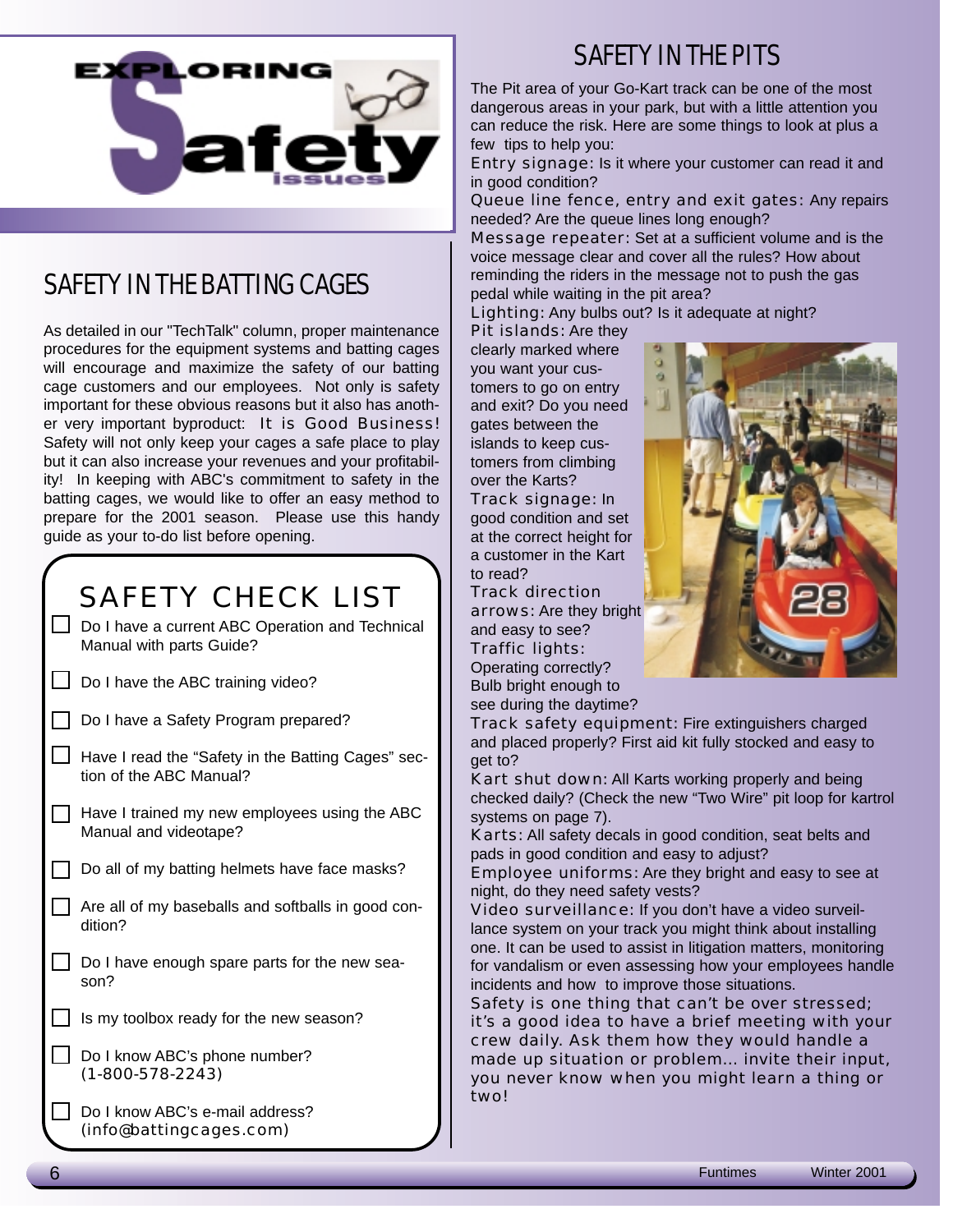## **J&J PRODUCT NEWS**

#### Almost New Double Thunders**:**

J&J has for sale, 20 almost new Double Thunders complete with 9HP Honda engines, 4.75 gallon tanks and less than 800 hours each. Comes with new kart warranty. Excellent condition!

Contact Marvin Foster at marvin@jjamusements.com or 1-800-854-3140.

#### Bumper Boat Short Block & Motor Update:

We sold 300 of Honda's new BF2D outboard motors last year with great success. The BF2D replaces the dated BF2A in J&J's gasoline line of Bumper Boats. If you are not ready to upgrade to the best gasoline powered motor available, we still have plenty of BF2A short blocks & parts in stock.

BF2A Short Blocks: Part# 00677—-Price: \$259.00 BF2D Complete Motor: Part# 2-00-0001—Price: \$1095.00 each.

### New Kartol Product for 2001 Improves Pit Control

New for 2001 from Kartrol is the double pit loop wire. The double pit loop wire gives you the ability to turn down the range while it doubles the effective control and still has the same sensitivity. With the range turned down fewer karts will shut down prior to the loop or on another part of the track and increase your tracks safety and productivity.



Twice the loop, twice the protection. Call J&J Parts department for more information. Fits all existing kartrol systems.

### NOTICE

#### PRICE CHANGES

Due to the upgraded "slip ring" system that eliminates wires between the battery and boat motor and including the Squirter as standard equipment the price of the new Blaster Boat is \$2999.00 each. (this does not include charger or batteries).

Due to a large price increase of plastic and energy the price of the Gas BumperBoat will now be \$2199.00 ea.

Kart prices remain the same while some parts prices have risen as we strive to hold the line on price.

### The "I" in Internet is for INFORMATION

What do you want to know?

Well, a good percentage of what we know is all there for you to view, once you access our web site.

Not on the web yet? Get with it. Access can be a boon to your business and personal life. The Internet is a resource that will enhance your ability to find things out. It's like having the Thomas Register, Library of Congress, the Smithsonian and thousands of other information sources at your fingertips.

You could go to www.jjamusements.com to find out all about J&J products. There you'll see pictures and descriptions of our go-karts and bumper boats. You can find out how big a bumper boat pond should be, based on the number of boats you want to operate. Should you choose gas or electric powered boats? How much land will you need for a go-kart track? How long should the track be? What's the best material for the track surface, concrete or asphalt? Should you build an overpass? What about remote shutoff? What kind of guardrail works best?

All these questions and hundreds more can be answered by a visit to our website at: www.jjamusements.com.

Service and Parts information is also available there. Illustrated service bulletins can help you carry out procedures. You can even order parts from our website. We have provided this website as an "Information Site" rather than just a location to sell our karts, boats and parts.

If you have a question about karts or bumper boats and can't find the answer there, give us a call; we can help.